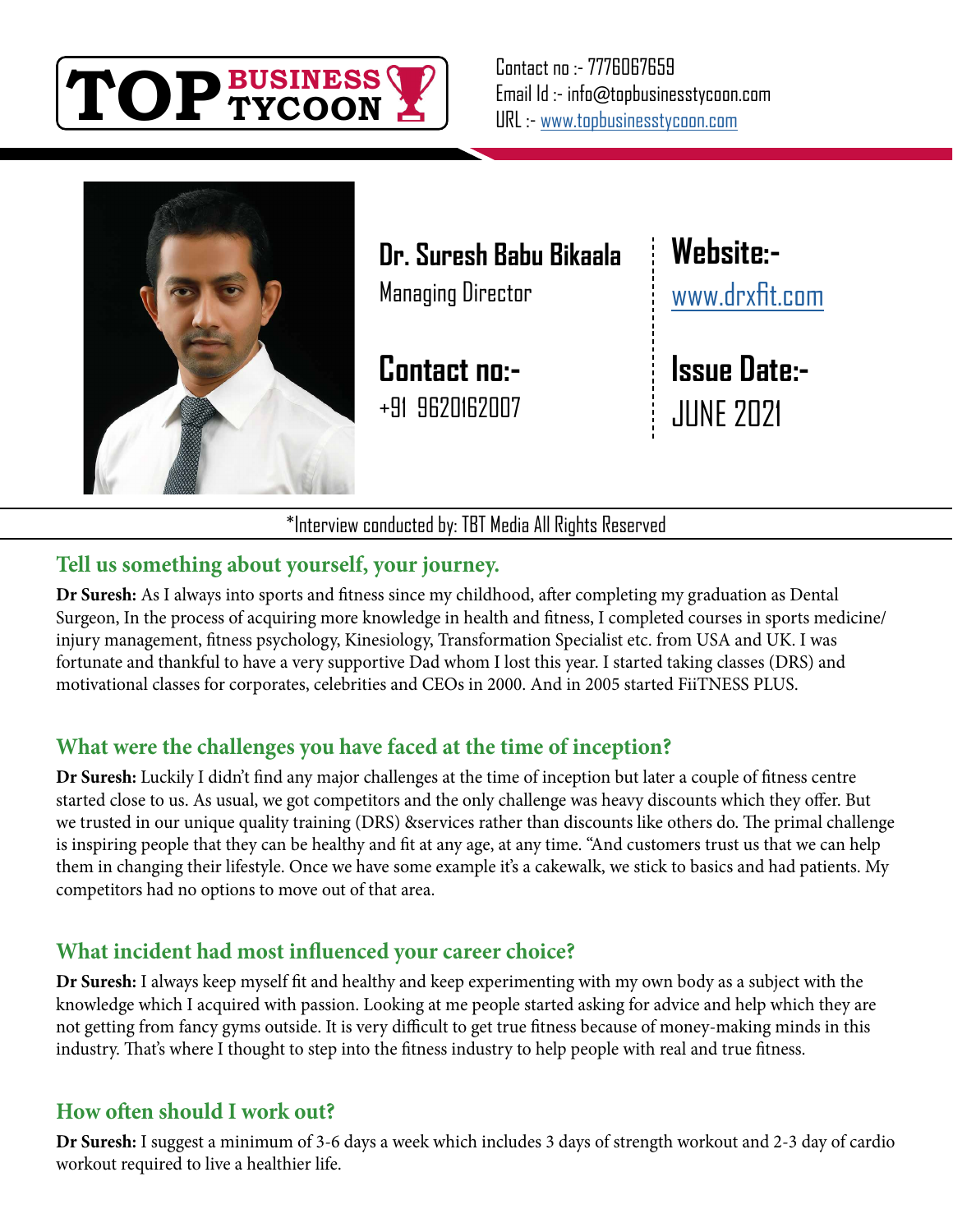

# **DRXFIT**

### **What qualities do you possess that, in your belief, makes you a good leader?**

**Dr Suresh:** I believe life is a learning process.

- It is very important to keep updating yourself and technology
- Stick to the basics
- Be truthful and do fair business
- Follow rules
- Thrive for more
- Make the Hard Choice
- Know the Team
- Believe in yourself
- Articulate a clear vision
- Do not lead by force
- Focus on developing others
- Communication
- Gratitude
- A positive attitude

### **What do you do, if anyone comes to you with the mindset that has no time to exercise, what can I do?**

**Dr Suresh:** We introduced DRXFIT for those who have a mindset of no time to exercise. The current survey shows 85% people are not working out be it at home or Gym or fitness centers due to various reasons or excuses. It might be a shy factor or no time or being lazy or due to not getting a proper fitness guide, heavy prices or confusion by too many online workouts which are not specific to their body needs. Now no excuses for them.

First time in India introducing "DRXFIT", where people get personalized programs and they can work out at their convenience places spending as low as 15minutes-51minutes only. People don't have to spend hours and they can lose fat while enjoying other important things in their life. They can also get motivation and nutritional guides accordingly, along with whatever their medical conditions are PCOD, Thyroid, Cholesterol, vitamins, knee joint, spondylitis, slip disc, Spain, etc. DRXFIT has solutions for that. So, to be healthy and enjoying life ahead without hospital admissions, people need to subscribe to DRXFIT.

# **Are Supplements Bad for us?**

**Dr Suresh:** Not actually, there is a lot of misunderstanding about supplementation. People who follow my articles will get all the answers.

# **What is the biggest obstacle you have overcome in your own life?**

**Dr Suresh:** There are a couple of obstacles which I faced, in that number one is broke my left-hand elbow when